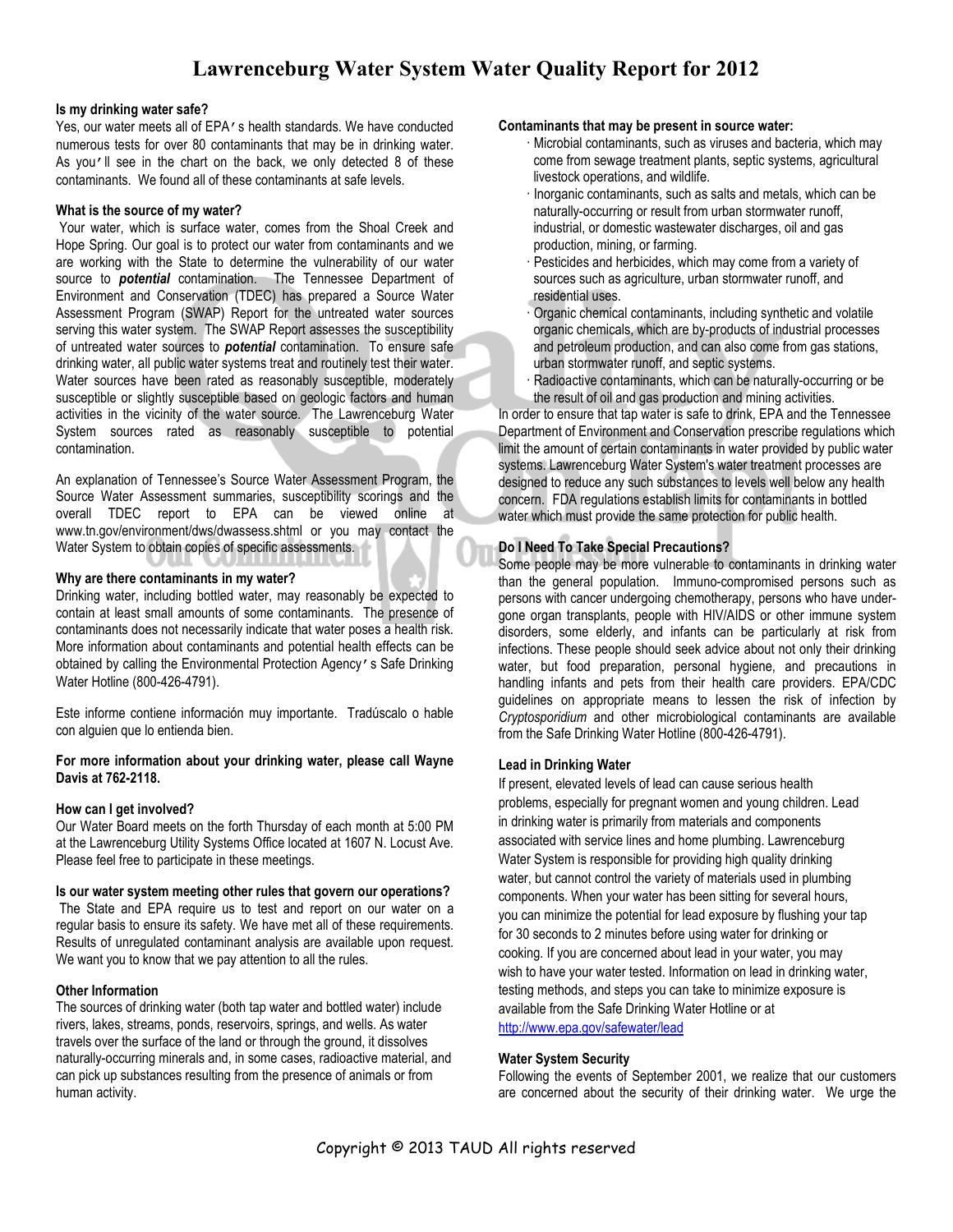public to report any suspicious activities at any utility facilities, including treatment plants, pumping stations, tanks, fire hydrants, etc. to 762-7161.